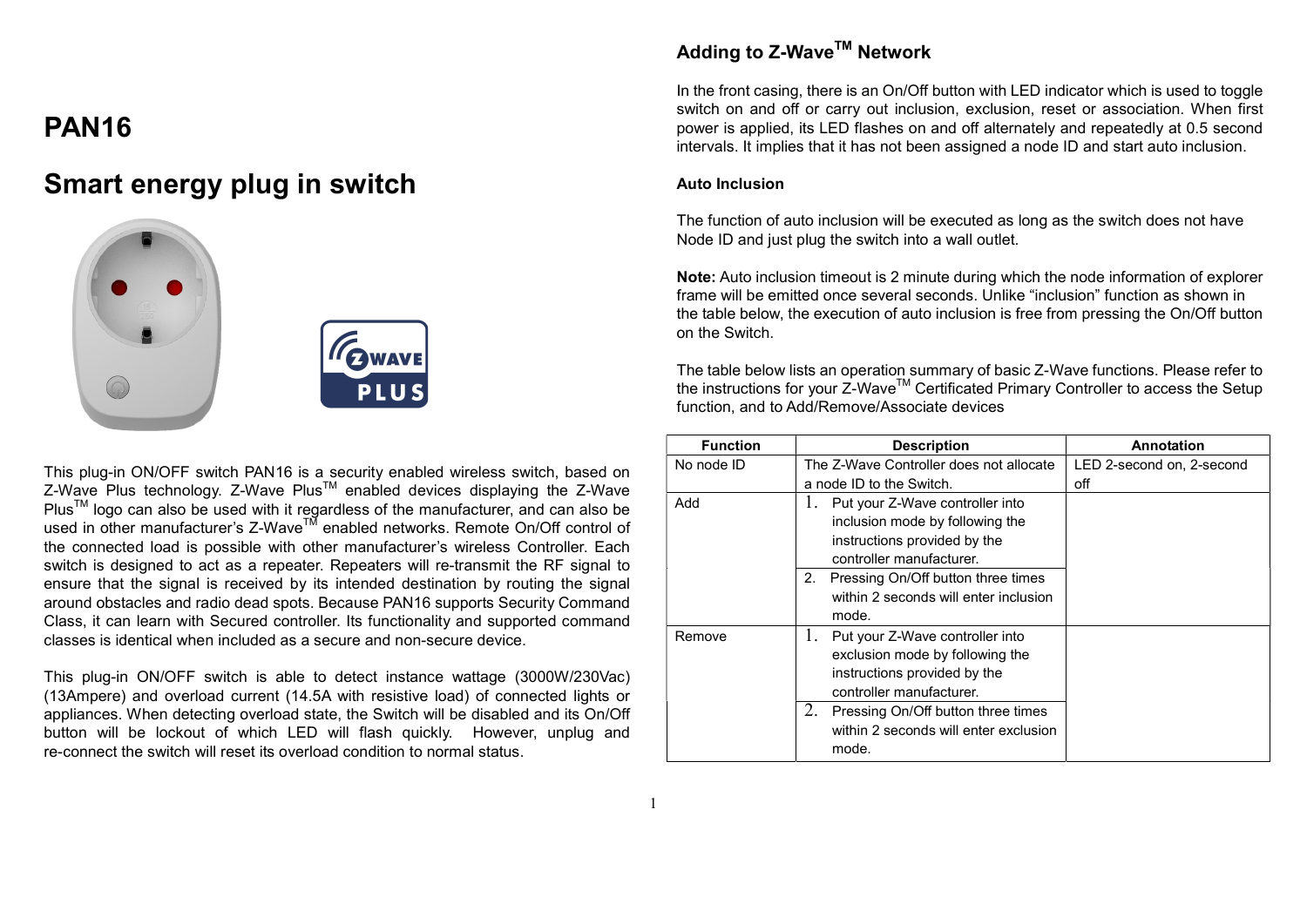|             | Node ID has been excluded.                                                                                                                                                                                                    | LED 0.5s On, 0.5s Off (Enter<br>auto inclusion)                                             |
|-------------|-------------------------------------------------------------------------------------------------------------------------------------------------------------------------------------------------------------------------------|---------------------------------------------------------------------------------------------|
| Reset       | 1.<br>Pressing On/Off button three times<br>within 2 seconds will enter inclusion<br>mode.                                                                                                                                    | Use this procedure only in the<br>event that the primary<br>controller is lost or otherwise |
|             | 2.<br>Within 1 second, press On/Off<br>button again for 5 seconds.                                                                                                                                                            | inoperable.                                                                                 |
|             | 3.<br>IDs are excluded.                                                                                                                                                                                                       | LED 0.5s On, 0.5s Off (Enter<br>auto inclusion)                                             |
| Association | 1.<br>The PAN16 is an always listening<br>Z-Wave device, so associations may<br>be added or removed by a controller<br>at any time.                                                                                           |                                                                                             |
|             | If your controller requires to have<br>0r<br>the PAN16 send a 'node information<br>frame or NIF for associations, then<br>pressing the On/Off button three<br>times within 2 seconds will cause<br>the PAN16 to send its NIF. |                                                                                             |
|             | There is only one group for the<br>2.<br>switch                                                                                                                                                                               |                                                                                             |
|             | XIncluding a node ID allocated by Z-Wave Controller means inclusion. Excluding a node                                                                                                                                         |                                                                                             |
|             | ID allocated by Z-Wave Controller means exclusion.                                                                                                                                                                            |                                                                                             |
| Controller. | X Failed or success in including/excluding the node ID can be viewed from the Z-Wave                                                                                                                                          |                                                                                             |

## LED Indication

To distinguish what mode the switch is in, view from the LED for identification. The color of LED could be blue、cyan、green、orange、pink or red, it represents the power consumption from light to heavy.

| <b>State Type</b> | <b>LED Indication</b>                                                  |
|-------------------|------------------------------------------------------------------------|
| Normal            | Under normal operation, toggle On/Off button between On and Off.       |
|                   | When pressing On, LED lights up, whereas Off, LED is off.              |
| No node ID        | Under normal operation, when the Switch has not been allocated a       |
|                   | node ID, the LED flashes on and off alternately at 2-second intervals. |
|                   | By pressing On/Off button, it will stop flashing temporarily.          |
| Learning          | When PAN16 is in learning mode, LED flashes on and off alternately     |

|          | and repeatedly at 0.5 second intervals.                                                                                                                                                                                      |
|----------|------------------------------------------------------------------------------------------------------------------------------------------------------------------------------------------------------------------------------|
| Overload | When overload state occurs, the Switch is disabled of which LED<br>flashes on and off alternately at 0.2 second intervals. Overload state<br>can be cleared by unplugging and reconnecting the Switch to the wall<br>outlet. |

## Choosing a Suitable Location

- 1. Do not locate the Switch facing direct sunlight, humid or dusty place.
- 2. The suitable ambient temperature for the Switch is 0°C~40°C.
- 3. Do not locate the Switch where exists combustible substances or any source of heat, e.g. fires, radiators, boiler etc.
- 4. After putting it into use, the body of Switch will become a little bit hot of which phenomenon is normal.

## Installation

- 1. Plug this On/Off Switch into a wall outlet near the load to be controlled.
- 2. Plug the load into the Switch. Make sure the load to be controlled cannot exceed 13A.
- 3. Press the button or switch on the load to the ON position.
- 4. To manually turn ON the Switch, press and release the On/Off button. The LED will turn ON, and the load plugged into the Switch will also turn ON.
- 5. To manually turn OFF the Switch, simply press and release the On/Off button. The LED will turn OFF and the load plugged into the Switch will also turn OFF.

## Programming

- 1. Basic Command Class / Binary Switch Command Class The Switch will respond to BASIC and BINARY commands that are part of the Z-Wave system.
- 1-1 BASIC\_GET / BINARY\_SWITCH\_GET

 Upon receipt of the following commands from a Z-Wave Controller, the Switch will report its On/Off state to the node asked.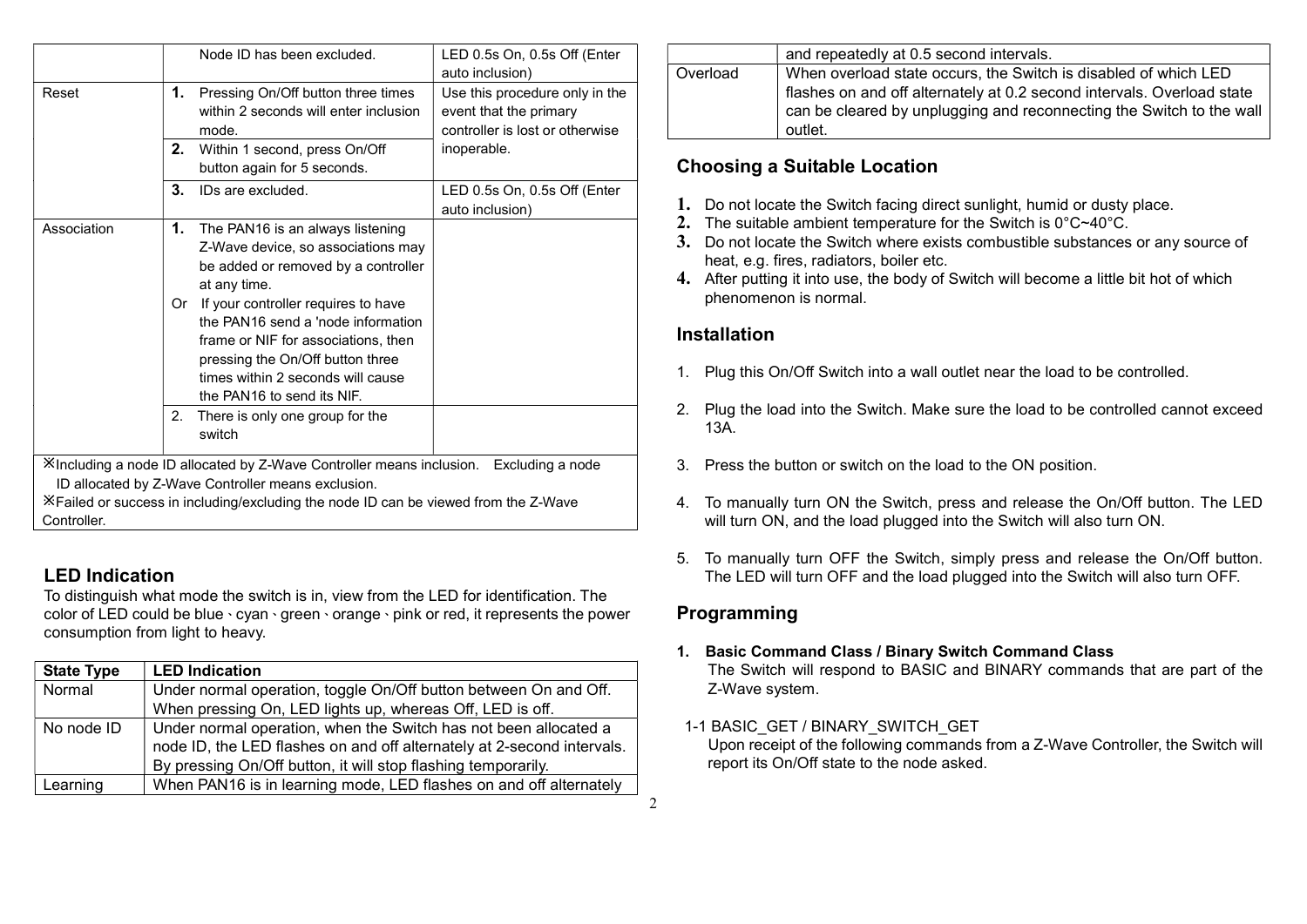Basic Get Command: [Command Class Basic, Basic Get]

Basic Report Command:

Report OFF: [Command Class Basic, Basic Report, Value = 0(0x00)] Report ON:[Command Class Basic, Basic Report, Value = 255(0xFF)]

Binary Switch Get Command:[Command Class Switch Binary, Switch Binary Get]

Binary Switch Report Command:

Report OFF:[Command Class Switch Binary, Switch Binary Report, Value =0(0x00)]

Report ON:[Command Class Switch Binary, Switch Binary Report, Value = 255(0xFF)]

## 1-2 BASIC\_SET / SWITCH\_BINARY\_SET

 Upon receipt of the following commands from a Z-Wave Controller, the load attached to the Switch will turn on or off.

[Command Class Basic, Basic Set, Value = 1~99,255(0xFF)]: the load attached to the Switch turns on.

[Command Class Basic, Basic Set, Value =  $0(0x00)$ ]: the load attached to the Switch turns off.

[Command Class Switch Binary, Switch Binary Set, Value = 1~99, (255)0xFF]: the load attached to the Switch turns on.

[Command Class Switch Binary, Switch Binary Set, Value = 0(0x00)]: the load attached to the Switch turns off.

## 2. Z-Wave's Groups (Association Command Class Version 2)

The Switch can be set to send reports to associated Z-Wave devices. It supports one association group with one node support for Grouping 1. For group 1, the Switch will report its latest status to Z-Wave Controller.

Grouping 1 includes, SWITCH\_BINARY\_REPORT, METER\_REPORT, ALARM\_REPORT.

2-1 Auto report to Grouping 1 (Maximum Node 1)

2-1-1 On/Off Event Report

 When "on" or "off " state has been changed, it will send Binary Switch Report to the node of Grouping 1.

Binary Switch Report

| ON: [Command Class Switch Binary, Switch Binary Report, Value           |
|-------------------------------------------------------------------------|
| $= 255(0xFF)$                                                           |
| OFF:[Command Class Switch Binary, Switch Binary Report, Value =0(0x00)] |

2-1-2 Instant Power Consumption vary over 5% report

When the power consumption of load vary over 5%, it will send Meter report to the nodes of Grouping 1.

Meter Report Command:

[Command Class Meter, Meter Report, Rate Type = 0x01, Meter Type = 0x01, Precision =  $1$ , Scale = 0x02, Size =  $4$ , Meter Value(W) 1

### 2-1-3 Overload alarm report

When PAN16 detects the current is more than 14.5A, it will send Alarm Report to Group 1 node.

The content of Alarm Report

Alarm report command:

[Command\_Class\_Alarm, Alarm\_Report, Alarm Type = 0x08, Alarm Level = 0xFF]

### 2-2 Response to Meter Get Command

 The Switch will report its (1) instant Power Consumption (Watt) or (2) accumulated power consumption(KWH) or (3) AC load Voltage (V) or (4) AC load current ( I ) (5) load power factor (PF) to Z-Wave Controller after receive the Meter Get Command from Z-Wave Controller.

2-2-1 Instant Power Consumption (Watt) of Switch

 When receiving Meter Get Command, it will report Meter Report Command to the node.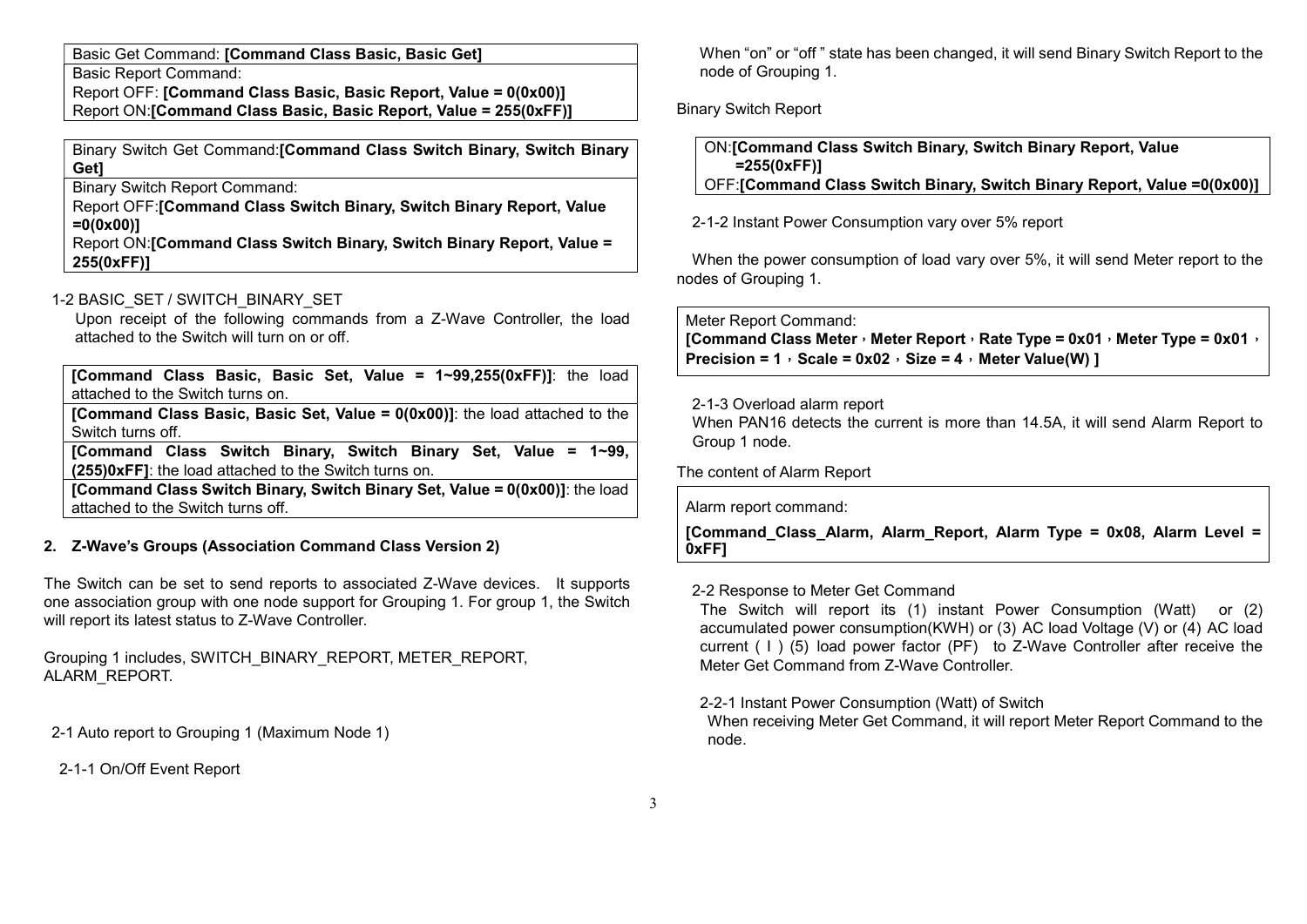Meter Get Command: [Command Class Meter, Meter Get, Scale =0x02(W)]

#### Meter Report Command:

[Command Class Meter, Meter Report, Rate Type = 0x01, Meter Type =  $0x01$ , Precision = 1, Scale =  $0x02$ , Size = 4, Meter Value(W) 1

#### Example:

Meter Value  $1 = 0 \times 00$  (W) Meter Value  $2 = 0x00$  (W) Meter Value  $3 = 0 \times 03$  (W) Meter Value  $4 = 0xEA$  (W) Meter(W) = Meter Value  $3 *256 +$  Meter Value  $4 = 100.2W$ 

### 2-2-2 Accumulated Power Consumption (KWh)

When receiving Meter Get Command, it will report Meter Report Command to the node.

### Meter Get Command:

[Command Class Meter, Meter Get, Scale = 0x00 KWh)]

Meter Report Command:

[Command Class Meter, Meter Report, Rate Type =  $0x01$ , Meter Type =  $0x01$ , Precision =  $2$ , Scale = 0x00, Size =  $4$ , Meter Value (KWh)]

Example:

 $Scale = 0x00$  (KWh) Precision = 2 Size = 4 Bytes (KWh) Meter Value 1 = 0x00(KWh) Meter Value 2 = 0x01(KWh) Meter Value 3 = 0x38(KWh) Meter Value 4 = 0xA3(KWh)

 Accumulated power consumption (KWh) = (Meter Value 2\*65536) + (Meter Value 3\*256) + (Meter Value 4) = 800.35 (KWh)

#### 2-2-3 Clearing accumulated power consumption

 Whenever re-start counting the accumulated power consumption is needed, you can use Meter Reset Command to clear it.

Meter Reset Command: [Command Class Meter, Meter Reset]

#### 2-2-4 AC load Voltage (V)

 When receiving Meter Get Command, it will report Meter Report Command to the node.

Meter Get Command: [Command Class Meter, Meter Get, Scale =0x04(V)]

Meter Report Command:

[Command Class Meter, Meter Report, Rate Type =  $0x01$ , Meter Type =  $\overline{0x01}$ , Precision = 1, Scale = 0x04, Size = 2, Meter Value(V)]

Example: Scale =  $0x04$  (V) Precision = 1 Size =  $2(2$  Bytes of V) Meter Value  $1 = 0 \times 09(V)$ Meter Value  $2 = 0x01(V)$ 

AC load Voltage = (Meter Value 1\*256) +(Meter Value 2)= 230.5 (V)

#### 2-2-5 AC load current ( I )

 When receiving Meter Get Command, it will report Meter Report Command to the node.

Meter Get Command: [Command Class Meter, Meter Get, Scale =0x05(I)]

Meter Report Command: [Command Class Meter, Meter Report, Rate Type = 0x01, Meter Type = 0x01, Precision =  $2 \cdot$  Scale = 0x05  $\cdot$  Size =  $2 \cdot$  Meter Value(I)]

Example: Scale =  $0x05$  (1) Precision = 2 Size  $= 2$  (2 Bytes of I) Meter Value  $1 = 0 \times 01(1)$ Meter Value  $2 = 0x21(1)$ AC load current = (Meter Value 1\*256) +(Meter Value 2)= 2.89 (A)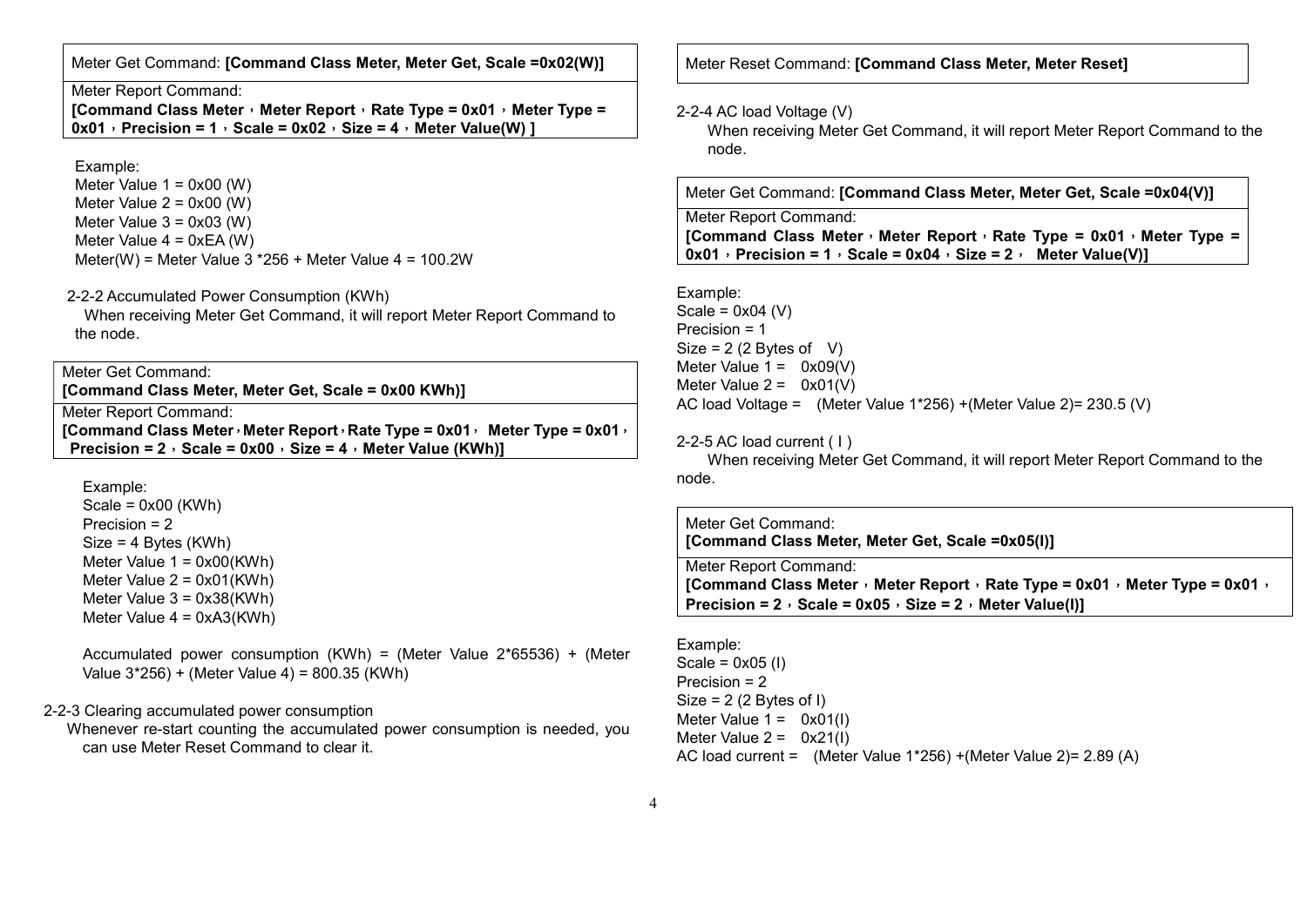#### 2-2-6 load power factor (PF)

 When receiving Meter Get Command, it will report Meter Report Command to the node.

Meter Get Command: [Command Class Meter, Meter Get, Scale =0x06(PF)]

Meter Report Command:

[Command Class Meter, Meter Report, Rate Type = 0x01, Meter Type = 0x01, Precision =  $2$ , Scale = 0x06, Size = 1 Bytes, Meter Value(PF)]

Example: Scale =  $0x06$  (PF) Precision = 2  $Size = 1 (1 Bvte of PF)$ Meter Value  $1 = 0x63(PF)$  (It means that the load power factor is 0.99)

### 3. Z-Wave's Configuration

| Configuration    | <b>Function</b>                             | <b>Size</b>    | Value    | <b>Unit</b>       | <b>Default</b> | <b>Description</b>                                                |
|------------------|---------------------------------------------|----------------|----------|-------------------|----------------|-------------------------------------------------------------------|
| <b>Parameter</b> |                                             | (Byte)         |          |                   |                |                                                                   |
|                  | <b>Watt Meter</b>                           | 2              | $0x00-$  | 5s                | 720            | 0: Disable Watt Report                                            |
|                  | <b>Report Period</b>                        |                | 0x7FFF   |                   |                | $1 - 32767 : 5s - 45h$                                            |
| $\overline{2}$   | <b>KWH Meter</b>                            | $\overline{2}$ | $0x00-$  | 10 <sub>min</sub> | 6              | 0:Disable KWh Report                                              |
|                  | <b>Report Period</b>                        |                | 0x7FFF   |                   |                | 1~32767: 10min~                                                   |
|                  |                                             |                |          |                   |                | 227days                                                           |
| 3                | Threshold of<br>current for Load<br>caution | $\overline{2}$ | 10-1300  | 0.01A             | 1300           | $1300*0.01A = 13A$                                                |
| $\overline{4}$   | Threshold of<br>KWh for Load<br>caution     | $\overline{2}$ | 1-10000  | 1KWh              | 10000          | $10000*1KWh = 10000$<br><b>KWh</b>                                |
| 5                | Restore switch<br>state mode                | 1              | $0 - 2$  |                   | 1              | $0:$ Switch off<br>1 : Last switch state<br>2: Switch on          |
| 6                | Mode of Switch<br>Off function              | 1              | $0 - 1$  |                   | 1              | 0: Disable<br>$1:$ Enable                                         |
| $\overline{7}$   | <b>LED</b> indication<br>mode               | 1              | $1 - 3$  |                   | 1              | 1 : Show switch state<br>2: Show night mode<br>3 : One flash mode |
| 8                | Auto off timer                              | $\overline{2}$ | 0-0x7FFF | 1s                | $\Omega$       | 0 : Disable auto off<br>function                                  |

|    |                              |   |          |       |             | 1-0x7FFF: 1s $\sim$ |
|----|------------------------------|---|----------|-------|-------------|---------------------|
|    |                              |   |          |       |             | 32767s              |
| 9  | RF off<br>command mode       | 1 | $0 - 3$  |       | 0           | $0:$ Switch off     |
|    |                              |   |          |       |             | $1:$ Ignore         |
|    |                              |   |          |       |             | 2 : Switch toggle   |
|    |                              |   |          |       |             | 3 : Switch on       |
| 11 | Manual Switch<br>Report mode | 1 | $0 - 1$  |       | 1           | 0: Disable          |
|    |                              |   |          |       |             | 1 : Enable          |
| 12 | Auto Report<br>after Reset   | 1 | $0 - 1$  |       | $\mathbf 0$ | 0: Disable          |
|    |                              |   |          |       |             | 1 : Enable          |
| 13 | Adjustable<br>Overload       | 2 | 450-1450 | 0.01A | 1450        | 1450*0.01A=14.5A    |

### 3-1 Watt Meter Report Period:

 If the setting is configured for 1hour (set value =720), PAN16 will report its instant power consumption to Group1 node every 1 hour. The maximum interval to report its instant power consumption is 45 hours (5s\*32767/3600=45hr). When the setting is 0, PAN16 will disable Watt auto report function. The default value is 720.

### 3-2 KWH Meter Report Period:

 If the setting is configured for 1hour (set value =6), PAN16 will report its Accumulated Power Consumption (KWh) to Group1 node every 1 hour. The maximum interval to report its Accumulated Power Consumption (KWh) is 227.55 days (10min\*32767/1440=227.55 days). When the setting is 0, PAN16 will disable KWH auto report function. The default value is 6.

## 3-3 Threshold of current for Load Caution

This is a warning when the current of load over the preset threshold value, if the setting value is 1300, when the load current of Relay1 over this value, PAN16 will send current meter report to warn the Group1 node, the range of the setting value is from 10 to 1300,and the default value is 1300.

### 3-4 Threshold of KWh for Load Caution

This is a warning when the KWh of load over the preset threshold value, If the setting value is 10000, when the Accumulated Power Consumption of Relay1 over this value, PAN16 will send KWH meter report to warn the Group1 node, minimum value is 1KWh and default value is 10000 kWh.

3-5 Restore switch state mode :

 Whenever the AC power return from lost, PAN16 will restore the switch state which could be SWITCH OFF、LAST SWITCH STATE、SWITCH ON. The default setting is LAST SWITCH STATE.

3-6 Mode of switch off function :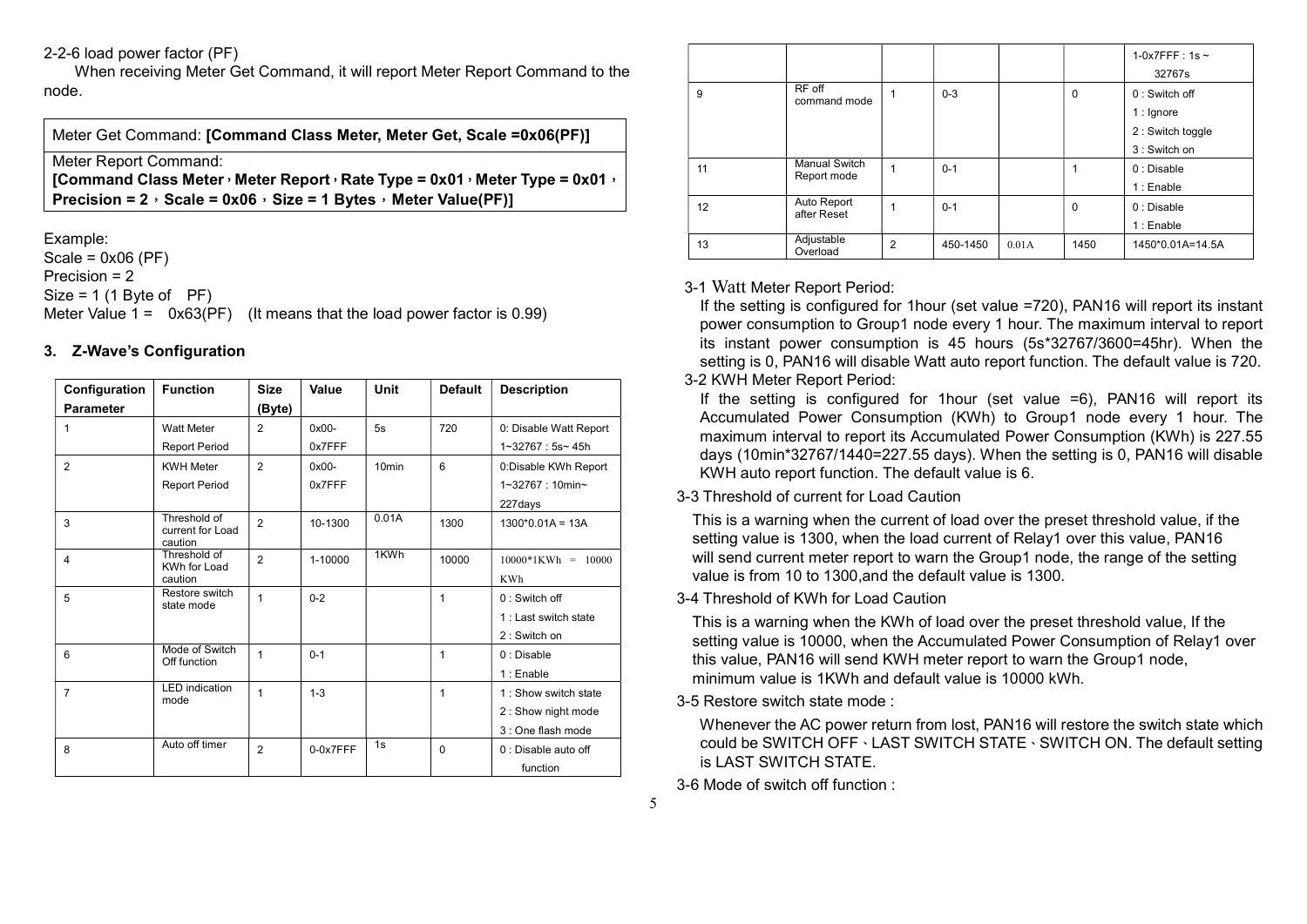When the mode of switch On/Off is set to 0, any command of switch off will be disabled and the On/Off function of include button will be disabled. The default setting is enable mode. When manual On/Off function is disabled, the RF command can only switch On but not Off. This is useful function for keeping the device in switch on state.

- 3-7 LED indication mode : The default setting is Show Switch State.
	- 3-7-1 Show Switch State:When switch is on, LED is on. When switch is off, LED is off.
	- 3-7-2 Show Night mode:When switch is on, LED is off. When switch is off, LED is on.
	- 3-7-3 One Flash mode:When the state of switch changes, LED will be on only one second, then LED keeps off.
- 3-8 Auto off timer: The default setting is 0.

 Whenever PAN16 switches to on, the auto off timer begin to count down. After the timer decrease to zero, it will switch to off automatically. However if Auto off timer is set as 0, the auto off function will be disabled.

3-9 RF off command mode : The default setting is Switch Off.

Whenever a switch off command.

BASIC\_SET、BINARY\_SWITCH\_SET、SWITCH\_ALL\_OFF, is received, it could be interpreted as 4 variety of commands.

3-9-1 Switch Off: It switches to OFF state.

3-9-2 Ignore: The switch off command will be ignored.

3-9-3 Switch Toggle: It switches to the inverse of current state.

3-9-4 Switch On: It switches to ON state.

3-10 Manual Switch Report mode : The default setting is Enable the function. Whenever PAN16 manually switch on or off, it will send BINARY\_SWITCH REPORT to the node of group1.

3-11 Auto Report after Reset :

 Whenever PAN16 is repowered, it will check this parameter for if sending a BINARY\_SWITCH\_ REPORT to the node of group1 or not. The default setting is Disable the function.

3-12 Adjustable Overload :

 The overload current can be adjustable from 4.5A to 14.5A. The default value is 1450 for 14.5A. (1450 \* 0.01A = 14.5A)

4. Protection Command Classes

PAN16 supports Protection Command Class version 2, it can protect the switch against unintentionally control by e.g. a child. And it can also protect the switch from being turned off by setting it in "No RF Control" state.

After being set to "Protection by sequence" state, any intentional pressing of On/Off button should be hold longer than 1 second, or the switch state will not change. However, the operation of learn function does not change, because learning will not be protected.

#### 5. Firmware update over the air (OTA)

PAN16 is based on 500 series SoC and supports Firmware Update Command Class, it can receives the updated firmware image sent by controller via the Z-wave RF media. It is a helpful and convenient way to improve some function if needed.

### 6. Command Classes

The Switch supports Command Classes including…

- \* COMMAND\_CLASS\_ZWAVEPLUS\_INFO
- \* COMMAND\_CLASS\_VERSION
- \* COMMAND\_CLASS\_MANUFACTURER\_SPECIFIC\_V2
- \* COMMAND\_CLASS\_SECURITY
- \* COMMAND\_CLASS\_DEVICE\_RESET\_LOCALLY
- \* COMMAND\_CLASS\_ASSOCIATION\_V2
- \* COMMAND\_CLASS\_ASSOCIATION\_GRP\_INFO
- \* COMMAND\_CLASS\_POWERLEVEL
- \* COMMAND\_CLASS\_SWITCH\_BINARY
- \* COMMAND\_CLASS\_BASIC
- \* COMMAND\_CLASS\_SWITCH\_ALL
- \* COMMAND\_CLASS\_METER\_V3
- \* COMMAND\_CLASS\_CONFIGURATION
- \* COMMAND\_CLASS\_ALARM
- \* COMMAND\_CLASS\_PROTECTION
- \* COMMAND\_CLASS\_FIRMWARE\_UPDATE\_MD\_V2

## Socket Type

Since the socket type for each country in Europe varies, refer to the outline for each socket suited for each country as follows: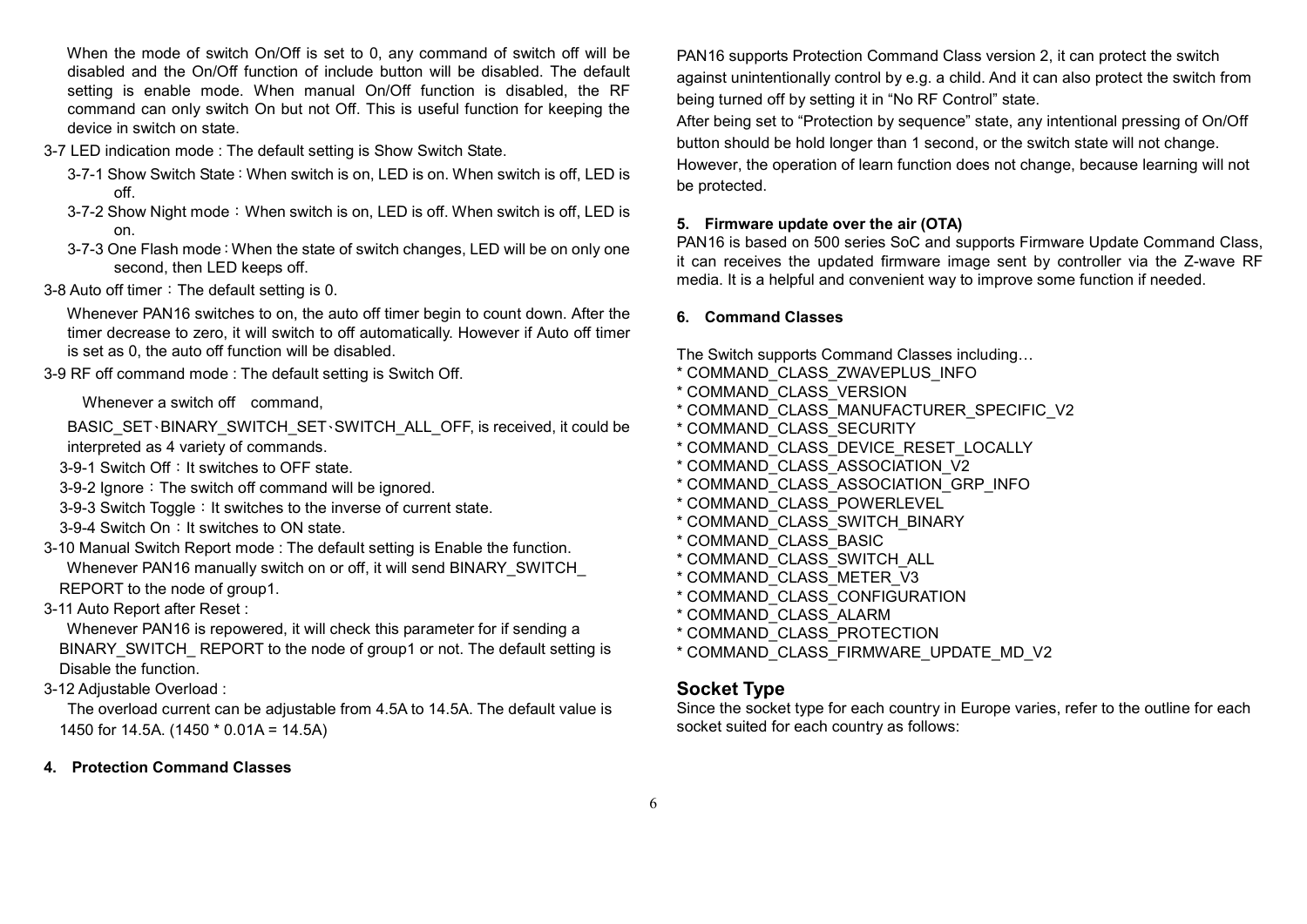

![](_page_6_Picture_1.jpeg)

Germany type PAN16-1

UK type PAN16-3

![](_page_6_Picture_4.jpeg)

France type PAN16-2

![](_page_6_Picture_6.jpeg)

Switzerland type PAN16-4

Note: Please make sure that the intensity of the plug of the electrical device must be 16A and have same head as the enclosed plug before inserting to the socket.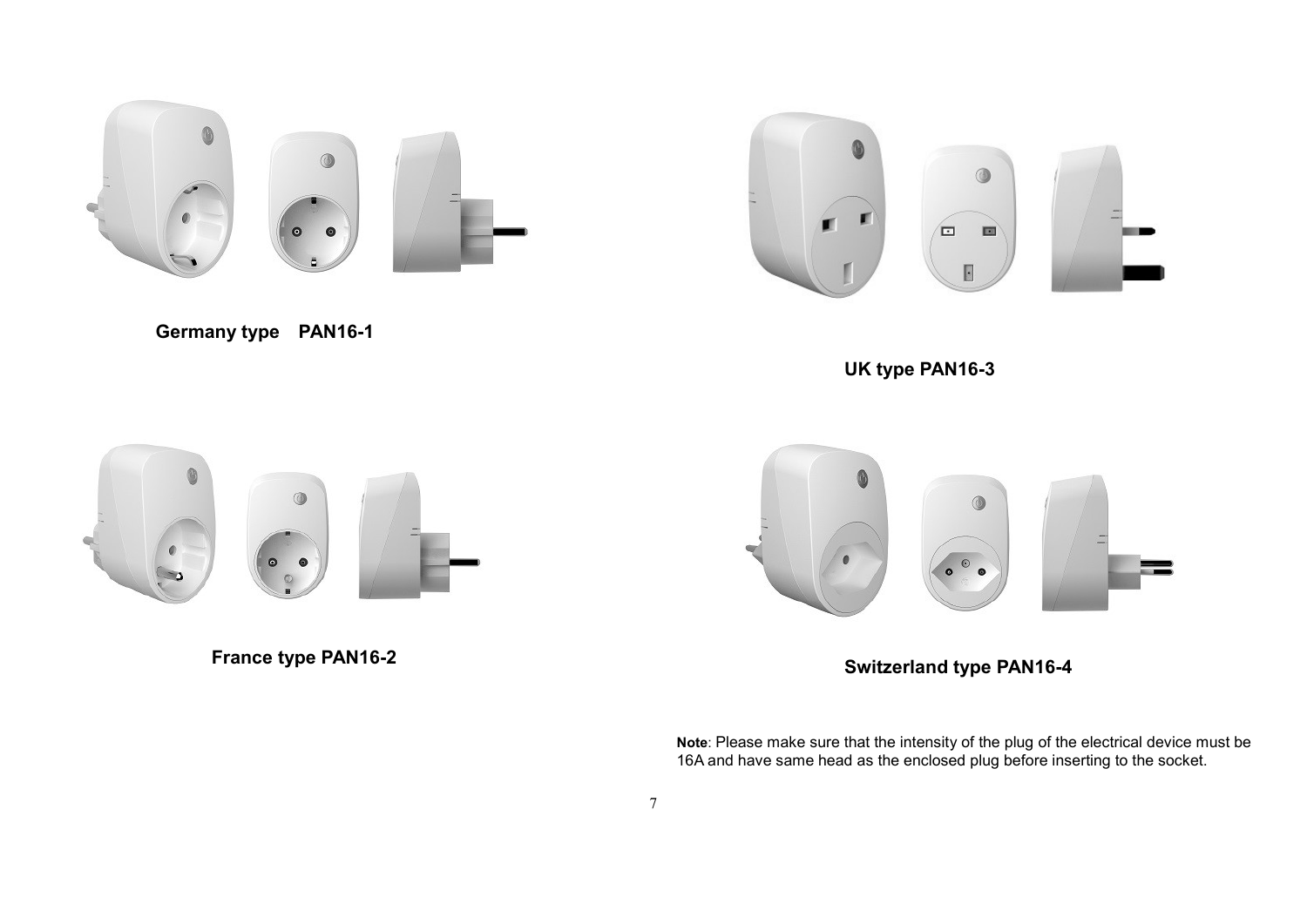## Troubleshooting

| <b>Symptom</b>                                             | <b>Cause of Failure</b>    | Recommendation                              |
|------------------------------------------------------------|----------------------------|---------------------------------------------|
|                                                            |                            |                                             |
| The Switch not working and $  \cdot  $ . The Switch is not |                            | 1. Check power connections                  |
| <b>ILED</b> off                                            | plugged into the           | 2. Don't open up the Switch and send it for |
|                                                            | electrical outlet          | repair.                                     |
|                                                            | properly                   |                                             |
|                                                            | 2. The Switch break down   |                                             |
| The Switch LED                                             | 1. Check if the load       | 1. Set the ON/OFF switch of the load        |
| illuminating, but cannot                                   | plugged into the Switch    | attached to ON                              |
| control the ON/OFF                                         | has its own ON/OFF         | 2. Unprotected the switch or follow the     |
| <b>I</b> Switch of the load attached                       | switch                     | instruction of protection.                  |
|                                                            | 2. The switch is protected |                                             |
| The Switch LED                                             | 1. Not carry out           | 1. Carry out association                    |
| illuminating, but the                                      | association                | 2. Wait for a while to re-try               |
| Detector cannot control                                    | 2. Same frequency          |                                             |
| <b>Ithe Switch</b>                                         | interference               |                                             |
| LED keep flashing, but                                     | Overload occurs            | Remove the load attached or check max.      |
| cannot control                                             |                            | load cannot exceed 13A (Resistive load)     |

## Specification

| <b>Operating Voltage</b>     | 220V~240V / 50Hz for EU Type                    |  |  |
|------------------------------|-------------------------------------------------|--|--|
| <b>Operating Voltage</b>     | 100V~120V / 50Hz/60Hz for US Type               |  |  |
| Maximum Load (Ampere)        | 13A (Resistive load)                            |  |  |
|                              | PAN16-1; PAN16-2; PAN16-3                       |  |  |
| Maximum Load (Ampere)        | 10A (Resistive load)                            |  |  |
|                              | PAN16-4 (Switzerland)                           |  |  |
| Socket Type:                 | Germany type: PAN16-1                           |  |  |
|                              | France type: PAN16-2                            |  |  |
|                              | UK type: PAN16-3                                |  |  |
|                              | Switzerland type: PAN16-4                       |  |  |
| Range                        | Minimum 40 m in door 100m outdoor line of sight |  |  |
| <b>Operating Temperature</b> | $10^{\circ}$ C ~ 40 $^{\circ}$ C                |  |  |
| <b>Frequency Range</b>       | 868.40MHz & 869.85MHz/ EU (PAN16-1/-2/-3/-4);   |  |  |
| <b>RF Maximum Power</b>      | +5dBm                                           |  |  |

\*\* Specifications are subject to change and improvement without notice.

![](_page_7_Picture_5.jpeg)

## Warning:

1.Plug out to disconnect from power supply; Do not plug in line.

2. Do not exceed the max rating.

## Warnung:

1.Trennen Sie das Gerät von der Stromzuführung. Verwenden Sie das Gerät nicht mit einem DIP Schalter.

2. Achten Sie darauf, dass die maximale Spannung niemals überschritten wird.

## Warnung:

für zwischenstecker:

nicht hintereinander stecken